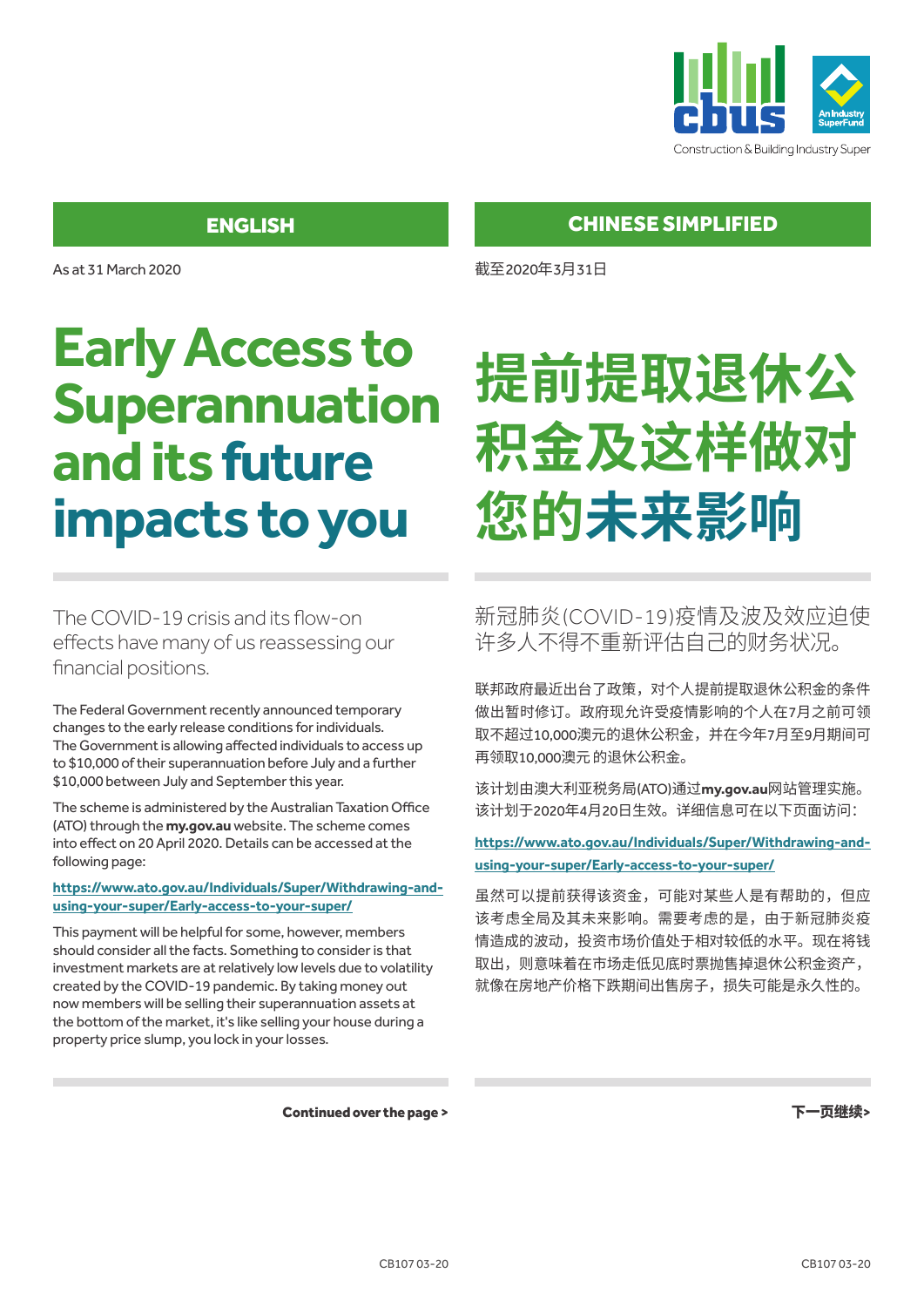Taking \$20,000 from your super now can have a **significant effect** on your balance come retirement. To illustrate:



The calculation is provided for illustration purpose and is based on certain assumptions including, but not limited to, the following:

- 1. Assumes default Growth (Cbus MySuper) option during the accumulation phase.
- 2. Default insurance cover of 4 units for Manual members.

3. Assumes long-term CPI at 2.5% and rise in living standard at 1% p.a. Past performance is not a reliable indicator of future performance. You should look at your own financial position, objectives and requirements before making any financial decisions.

计算是为了举例的目的,并且基于某些假设,包括但不限于:

- 1. 积累阶段假设默认增长(Cbus MySuper)选项。
- 2. 手册会员有4个单位的违约保险。
- 3. 假设长期消费物价指数为2.5%,生活水平为年 1%。

过去的业绩并不是衡量未来业绩的可靠指标。在做出任何财务决策之前, 请务必考虑您自己的财务状况、目标和需求。

#### CHINESE SIMPLIFIED

现在从您的退休公积金取出2万澳元会 对你的最终退休金总额产生重大影响。 举个例子: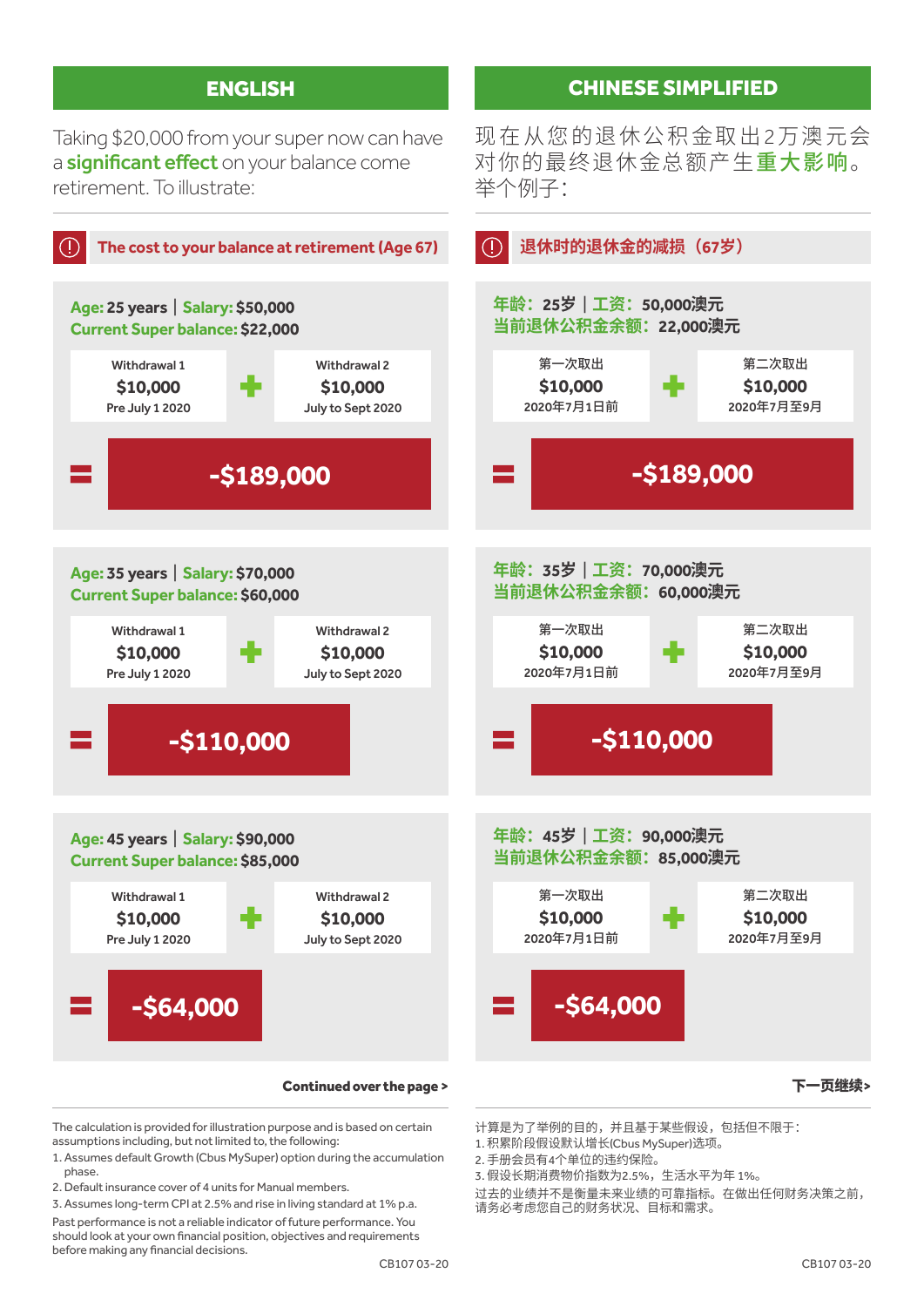## **Consider your Insurance Cover**

The insurance most members get through Cbus provides ongoing financial protection and security for you and your family. If you withdraw your super and your balance gets too low, you may not be able to cover the costs of your insurance and this cover will stop.

## **Other Potential Financial Sources and Financial Relief**

There are a number of sources of financial assistance as industry and governments respond to the crisis. Some of these maybe a better short-term solution with less long-term impacts on your financial future.

#### **Federal Government COVID-19 Support Schemes**

The Federal Government is progressively releasing financial support packages. Follow this link to find eligibility criteria and links to apply:

#### **https://www.servicesaustralia.gov.au/individuals/subjects/ affected-coronavirus-covid-19**

#### **Supplement payments of \$750**

All eligible Centrelink payment recipients will receive a \$750 payment in April 2020 and another \$750 payment in June/July 2020, payment from 13 July 2020 is subject to the member getting an eligible payment or have an eligible concession card on 10 July 2020.

#### **Jobkeeper Payment**

The federal government announced a new scheme on 30 March. Legislation is to be finalised. Click here to find out more:

#### **https://treasury.gov.au/sites/default/files/2020-03/Fact\_ sheet\_Info\_for\_Employees\_0.pdf**

#### **Loan Holidays**

It may be possible to request a temporary pause on your mortgage. Each bank will have different approaches and it may vary according to the loan product you have.

#### **Rental Assistance**

You might be eligible for rental assistance through the Federal Government's COVID response packages:

#### **https://www.servicesaustralia.gov.au/individuals/services/ centrelink/rent-assistance**

#### **Managing Debt**

If your income is disrupted, debt can become an issue that you need to manage. The National Debt helpline has easy to use resources and a counseling service.

**https://ndh.org.au/debt-problems/covid19/**

#### Continued over the page >

### CHINESE SIMPLIFIED

## **考虑您的保险保障**

大多数会员通过Cbus获得的保险为您和您的家人提供持续的 财务保护和安全保障。如果您提取退休公积金,且导致余额 过低,您可能无法支付保险费用,此保险将停止。

# **其他潜在资金来源和财务救济**

企业和政府正积极应对危机,目前有许多经济援助措施。其中 一些可能是更好的短期解决方案,对您的未来财务影响较小。

#### **联邦政府新冠肺炎(COVID-19)支持计划**

联邦政府正在逐步实施一揽子财政支持计划。按照此链接, 查找申请资格标准和申请链接:

#### **https://www.servicesaustralia.gov.au/individuals/subjects/ affected-coronavirus-covid-19**

#### **750澳元的补助金**

所有符合条件的Centrelink福利接收人将在2020年4月收到750 澳元的补助,在2020年6月/7月又将收到750澳元的补助, 从2020年7月13日起的补助取决于会员是否在2020年7月10 日获得符合条件的补助或是否拥有符合条件的优惠卡。

#### **留职补贴(Jobkeeper Payment)**

联邦政府于3月30日宣布了一项新的举措。立法有待最后 确定。点击此处了解更多信息:

#### **https://treasury.gov.au/sites/default/files/2020-03/Fact\_ sheet\_Info\_for\_Employees\_0.pdf**

#### **贷款假期**

您可能可以要求暂停偿还抵押贷款。每家银行可能会有不同的 做法,且可能因贷款产品的不同而有所不同。

#### **房租补助**

您可能有资格通过联邦政府的新冠肺炎救助响应一揽子方案获 得房租补助:

#### **https://www.servicesaustralia.gov.au/individuals/services/ centrelink/rent-assistance**

#### **债务应对**

如果收入中断,债务可能成为您不得不应对的问题。国家债务 求助热线提供方便使用的资源和咨询服务。

#### **https://ndh.org.au/debt-problems/covid19/**

下一页继续>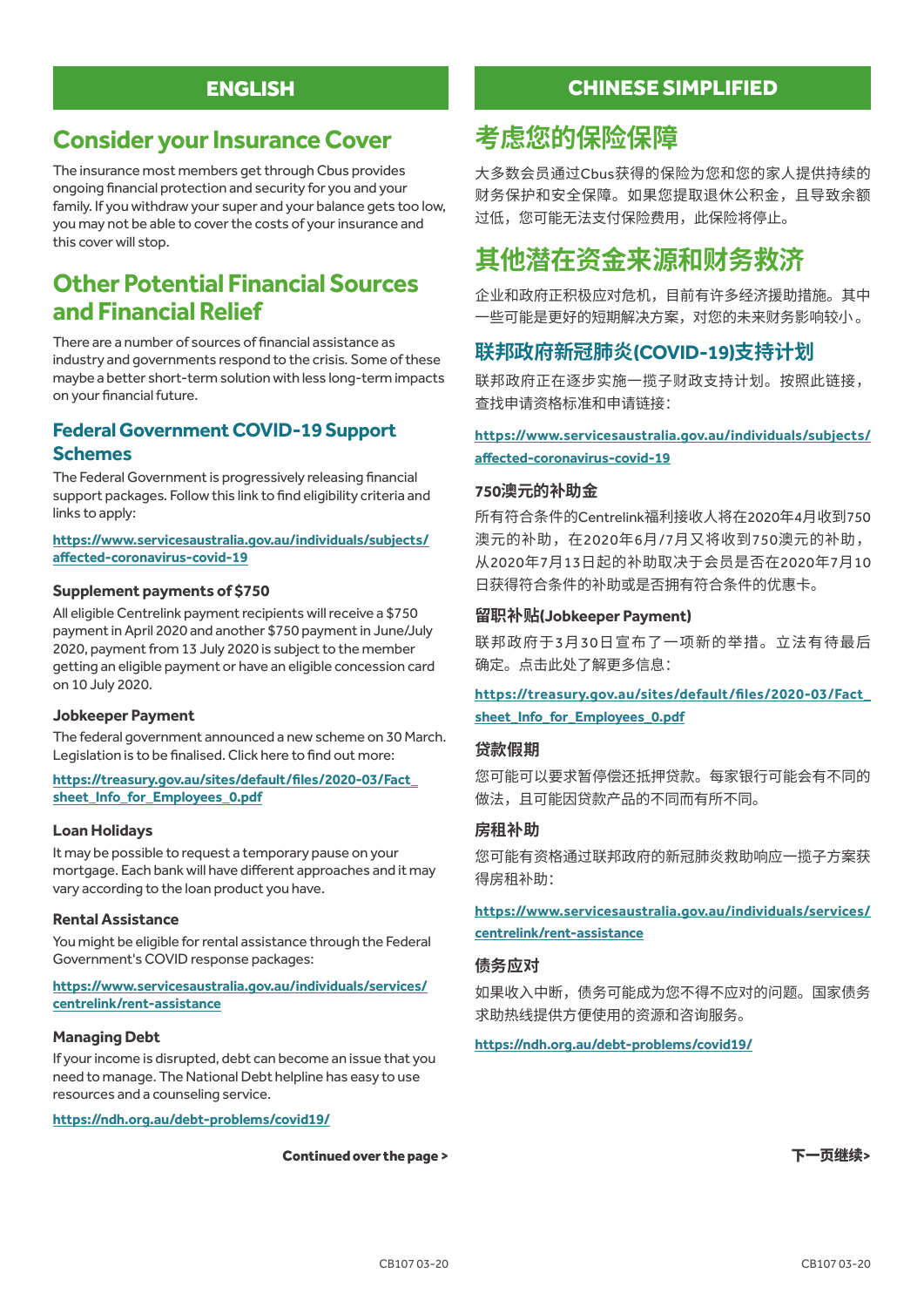### **Industry Schemes**

You may also have entitlements through your membership of various industry schemes. Please use the following websites to get the latest information. If you are a member of a Union, they can also assist with further relevant information.

| <b>Redundancy Schemes</b>           |                                                             |  |
|-------------------------------------|-------------------------------------------------------------|--|
| <b>Queensland and NT</b>            |                                                             |  |
| <b>ACIRT</b>                        | https://www.acirt.com.au/                                   |  |
| <b>BERT</b>                         | https://www.bert.com.au/                                    |  |
| <b>CIRT</b>                         | https://www.cirt.com.au/                                    |  |
| <b>MERT</b>                         | https://www.mert.com.au/Home/                               |  |
| <b>Western Australia</b>            |                                                             |  |
| Reddifund                           | https://www.reddifund.com.au/                               |  |
| <b>ACIRT</b>                        | https://www.acirt.com.au/                                   |  |
| Protect                             | https://www.protect.net.au/                                 |  |
| <b>Victoria</b>                     |                                                             |  |
| <b>ACIRT</b>                        | https://www.acirt.com.au/                                   |  |
| <b>Incolink</b>                     | https://www.incolink.org.au/                                |  |
| Protect                             | https://www.protect.net.au/                                 |  |
| <b>Australian Capital Territory</b> |                                                             |  |
| <b>ACIRT</b>                        | https://www.acirt.com.au/                                   |  |
| <b>New South Wales</b>              |                                                             |  |
| <b>ACIRT</b>                        | https://www.acirt.com.au/                                   |  |
| <b>MERT</b>                         | https://www.mert.com.au/Home/                               |  |
| <b>South Australia</b>              |                                                             |  |
| <b>ACIRT</b>                        | https://www.acirt.com.au/                                   |  |
| <b>Birst</b>                        | https://www.birst.com.au/                                   |  |
| Protect                             | https://www.protect.net.au/                                 |  |
| <b>Tasmania</b>                     |                                                             |  |
| Incolink                            | https://www.incolink.org.au/                                |  |
| Long Service Leave                  |                                                             |  |
| Queensland                          |                                                             |  |
| QLeave                              | https://www.gleave.gld.gov.au/                              |  |
| <b>Western Australia</b>            |                                                             |  |
| My leave                            | https://www.myleave.wa.gov.au/                              |  |
| <b>Victoria</b>                     |                                                             |  |
| Co Invest                           | https://www.coinvest.com.au/                                |  |
| South Australia                     |                                                             |  |
| Portable leave                      | https://www.portableleave.org.au/                           |  |
| <b>Tasmania</b>                     |                                                             |  |
| <b>Tasbuild</b>                     | https://tasbuild.com.au/                                    |  |
| <b>Northern Territory</b>           |                                                             |  |
| NThuild                             | http://www.ntbuild.com.au/                                  |  |
| <b>New South Wales</b>              |                                                             |  |
| Long Service Leave<br>Corporation   | https://www.longservice.nsw.gov.au/                         |  |
| <b>Australian Capital Territory</b> |                                                             |  |
| <b>ACT Leave</b>                    | https://actleave.act.gov.au/<br>construction/workers/claims |  |

## CHINESE SIMPLIFIED

## **行业举措**

您还可能通过所加入的各行业协会而享有权利。请使用以下 网站获取最新信息。如果您是工会成员,可向工会咨询进一 步相关信息。

| 裁员计划                              |                                                             |
|-----------------------------------|-------------------------------------------------------------|
| 昆士兰州和北领地                          |                                                             |
| <b>ACIRT</b>                      | https://www.acirt.com.au/                                   |
| <b>BFRT</b>                       | https://www.bert.com.au/                                    |
| <b>CIRT</b>                       | https://www.cirt.com.au/                                    |
| <b>MERT</b>                       | https://www.mert.com.au/Home/                               |
| 西澳大利亚州                            |                                                             |
| Reddifund                         | https://www.reddifund.com.au/                               |
| <b>ACIRT</b>                      | https://www.acirt.com.au/                                   |
| Protect                           | https://www.protect.net.au/                                 |
| 维多利亚州                             |                                                             |
| <b>ACIRT</b>                      | https://www.acirt.com.au/                                   |
| Incolink                          | https://www.incolink.org.au/                                |
| Protect                           | https://www.protect.net.au/                                 |
| 澳大利亚首都领地                          |                                                             |
| <b>ACIRT</b>                      | https://www.acirt.com.au/                                   |
| 新南威尔十州                            |                                                             |
| <b>ACIRT</b>                      | https://www.acirt.com.au/                                   |
| <b>MFRT</b>                       | https://www.mert.com.au/Home/                               |
| 南澳大利亚州                            |                                                             |
| <b>ACIRT</b>                      | https://www.acirt.com.au/                                   |
| <b>Birst</b>                      | https://www.birst.com.au/                                   |
| Protect                           | https://www.protect.net.au/                                 |
| 塔斯马尼亚州                            |                                                             |
| <b>Incolink</b>                   | https://www.incolink.org.au/                                |
| 长期服务假                             |                                                             |
| 昆士兰州                              |                                                             |
| <b>Qleave</b>                     | https://www.qleave.qld.gov.au/                              |
| 西澳大利亚州                            |                                                             |
| My leave                          | https://www.myleave.wa.gov.au/                              |
| 维多利亚州                             |                                                             |
| Co Invest                         | https://www.coinvest.com.au/                                |
| 南澳大利亚州                            |                                                             |
| 灵活假期安排                            | https://www.portableleave.org.au/                           |
| 塔斯马尼亚州                            |                                                             |
| Tashuild                          | https://tasbuild.com.au/                                    |
| 北领地                               |                                                             |
| <b>NTbuild</b>                    | http://www.ntbuild.com.au/                                  |
| 新南威尔士州                            |                                                             |
| Long Service Leave<br>Corporation | https://www.longservice.nsw.gov.au/                         |
| 澳大利亚首都领地                          |                                                             |
| <b>ACT Leave</b>                  | https://actleave.act.gov.au/<br>construction/workers/claims |

Continued over the page >